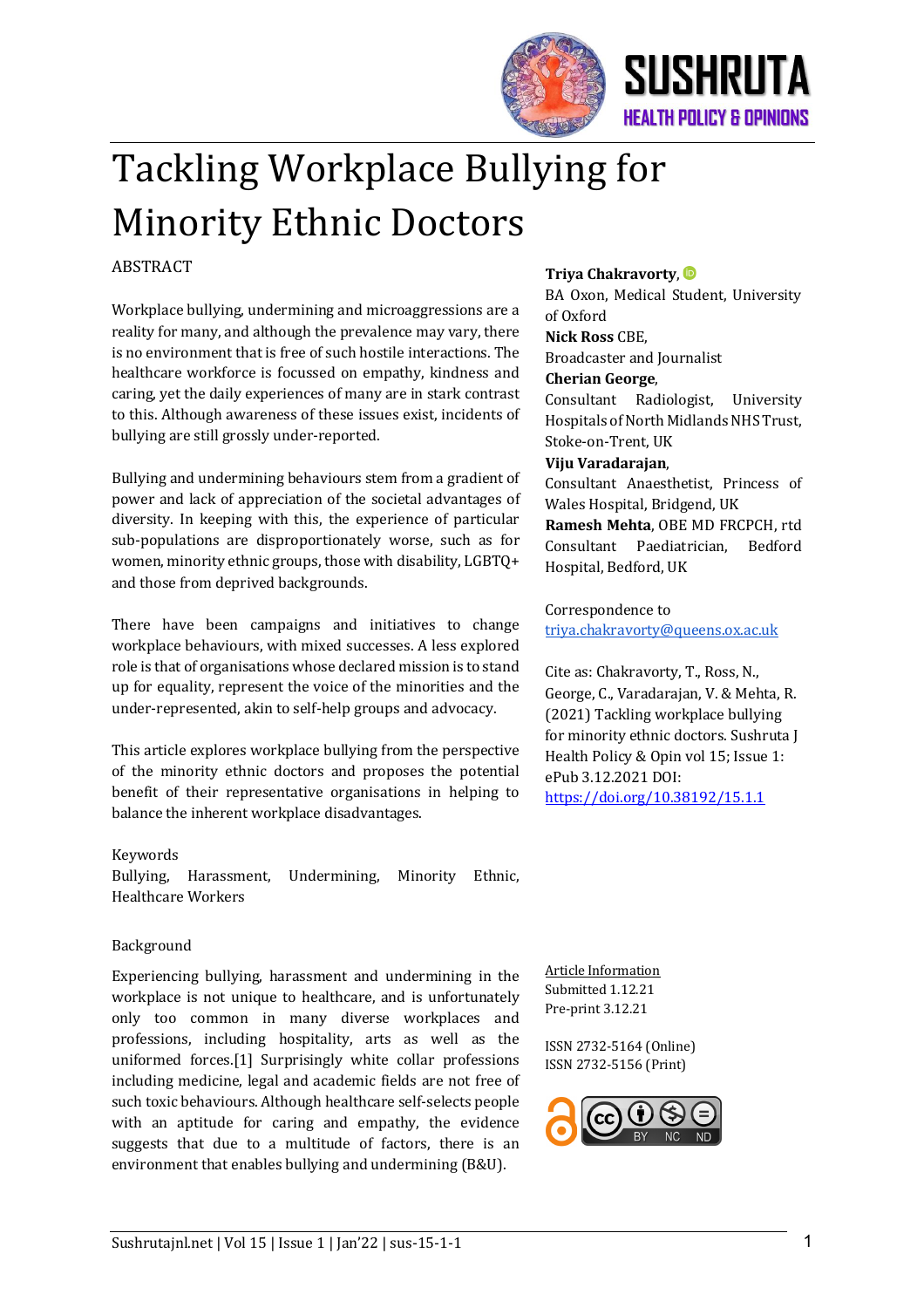Healthcare is a high stakes, hierarchical environment that depends heavily on teamwork and effective communication. Mistakes are usually catastrophic and often lives as well as careers are put at risk. Although many other professions (such as the air force or the army) also operate with a similar high pressure environment with life or death decision making, the healthcare profession is unique in the high rates of B&U reported, suggesting that there are other factors at play, aside from the nature of the job. These factors include the blame culture ingrained within the healthcare profession, isolation of minority groups (including ethnicity, gender and sexual orientation) and an ethos of underreporting due to fear of reprisals or being cast out. It is not surprising therefore, that the culture of extreme individual accountability within the healthcare profession may lead to negative behaviours.

In addition, gender as a social category is recognised as an important determinant of B&U. Importantly, gender interacts with other social categories such as race, creating unique experiences for different employee groups.[2]

In the United Kingdom, there are established surveys conducted by higher education institutions, the National Health Service (NHS), Health Education England (HEE), Care Quality Commission (CQC) and the regulators, such as the General Medical Council (GMC). Many of these surveys measure the proportion and frequency of B&U either experienced by individuals or observed being perpetrated on colleagues. Self-reported surveys also measure the power gradient by identifying the perpetrator or the origin of such behaviours. The results are made available to organisations and there is a voluntary expectation that appropriate corrective interventions are undertaken. Women, ethnic minority staff, migrants, nurses and healthcare assistants are most at risk of harassment.[3] This occurs within groups that are heavily dependent on the socialisation processes of acceptance, normalisation, indoctrination of professional standards and preservation of hierarchy such as the uniformed services and healthcare.[4]

B&U not only impacts people themselves, but may also have a much wider impact, including patients, families and colleagues. Workplace bullying is indeed a potent social stressor with consequences similar to, or even more severe than, the effects of other stressors frequently encountered within organisations. [5] For the affected individual, B&U leads to distress, burnout, increased rates of absenteeism, lower productivity, and intention to leave the job. The wide implications of B&U include poor patient outcomes and impaired teamwork, which ultimately leads to economic and social fallout. Asymmetric intergroup bullying is a mechanism through which intergroup hierarchy in the broader society corrupts management practice, employee interactions, and in turn exacerbates economic inequality. [6]

However, there are many barriers which lead to the underreporting of B&U. These include the perception that nothing would change, not wanting to be seen as a trouble-maker, the seniority of the bully and uncertainty over how bullying cases are managed. Data from qualitative interviews support these findings and identify workload pressures and organisational culture as factors contributing to workplace bullying.[7] Avoidance and doing nothing exacerbates the negative impact of bullying on psychological well-being and self-esteem. [8]

## What constitutes B&U?

Bullying is defined as 'persistent behaviour against an individual that is intimidating, degrading, offensive or malicious and undermines the confidence and self-esteem of the recipient'. Harassment is characterised as 'unwanted behaviour that may be related to age, sex, race, disability, religion, sexuality or any personal characteristic of the individual'. Though these definitions are widely accepted, it can be challenging to define concepts such as bullying and undermining, as the experiences can be subjective and personal to the victim. However, within the workplace, there are several documented subtypes of bullying behaviours that pertain to specific aspects of working life.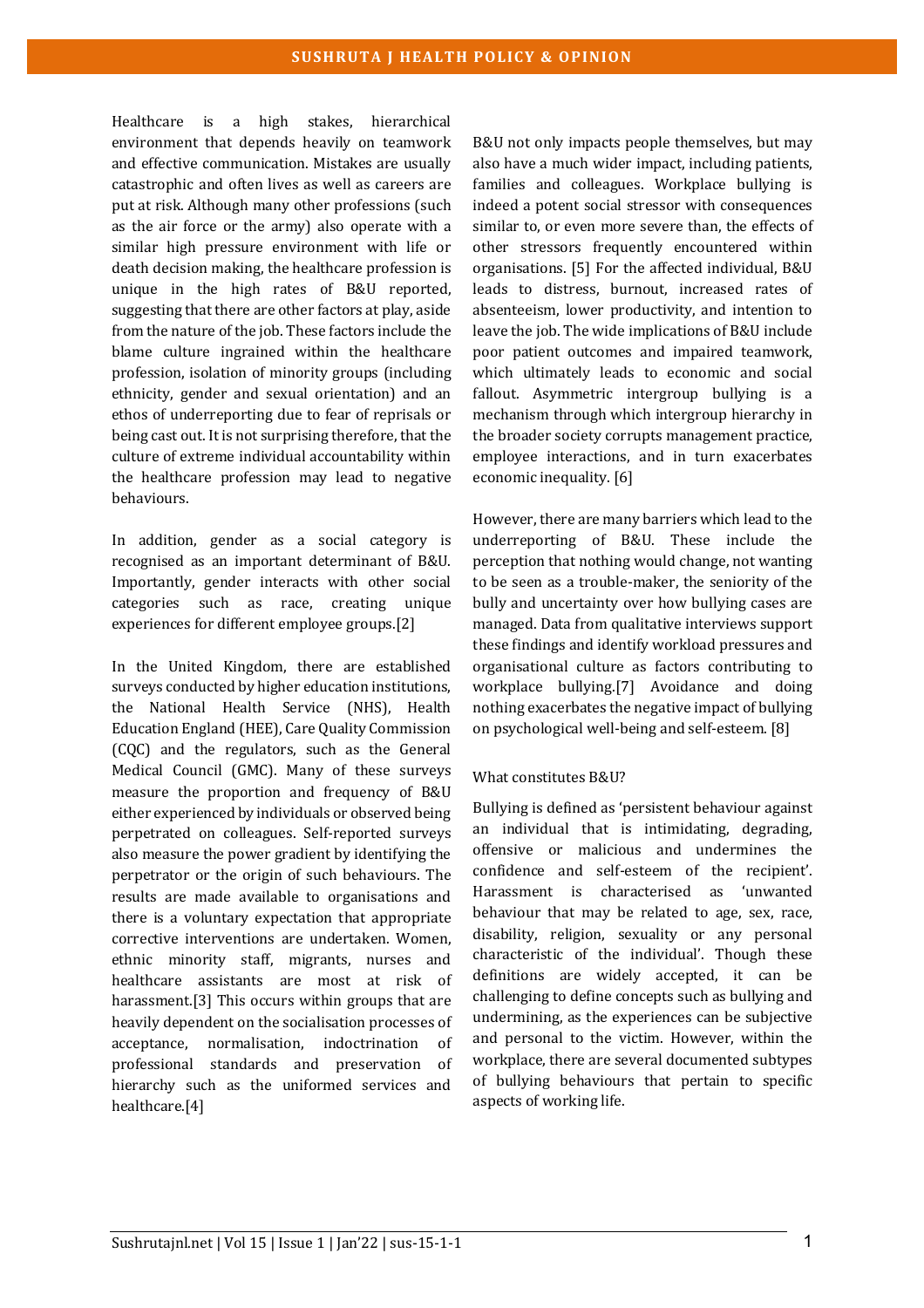## Types of bullying

- Threat to professional status (e.g., belittling opinion, public professional humiliation, and accusation regarding lack of effort);
- Threat to personal standing (e.g., name-calling, insults, intimidation, and devaluing with reference to age);
- Isolation (e.g., preventing access to opportunities, physical or social isolation, and withholding of information);
- Overwork (e.g., undue pressure, unrealistic deadlines, and unnecessary disruptions)
- Destabilisation (e.g., failure to give credit when due, meaningless tasks, removal of responsibility, repeated reminders of blunders, and setting up to fail);
- Indirect / reputational perpetrated by a third party  $(e.g.,$  spreading rumors which lead to social manipulation); [9]
- Racially charged (minority ethnic employees report experiencing verbal abuse, being ignored, racist literature, name calling or mimicking, lack of access to training, arbitrary policies and unfair or excessive monitoring). [10]

#### **B&U** experience for minority ethnic doctors

Healthcare professionals from ethnic minority groups report a disproportionate amount of B&U. Several studies indicate that immigrants/migrants and ethnic minority members are more likely to report being exposed to bullying than the majority members, with some minority ethnic groups reporting more B&U than others. Experiences of bullying in the Medical Workforce Race Equality Standards (MWRES) indicate that whilst bullying from patients and relatives remain in equal proportions across all races (affecting a third of all doctors), minority ethnic doctors from all stages of training face significantly higher rates of bullying from colleagues, compared to their white peers  $(31\% \text{ vs } 22\% \text{ for doctors in training and } 33\% \text{ vs } 11\% \text{ or } 11\% \text{ or } 11\% \text{ or } 11\% \text{ or } 11\% \text{ or } 11\% \text{ or } 11\% \text{ or } 11\% \text{ or } 11\% \text{ or } 11\% \text{ or } 11\% \text{ or } 11\% \text{ or } 11\% \text{ or } 11\% \text{ or } 11\% \text{ or } 11\% \text{ or } 11\% \text{ or } 11\% \text{ or } 11\% \$  $24\%$  for other doctors). [11] There is evidence demonstrating how line managers use different tactics when bullying minority ethnic employees compared to white employees. Furthermore, when colleagues bully fellow colleagues, there are subtly different patterns of bullying behaviour towards white and minority ethnic victims.[12] This ethnic difference in B&U may be due to inequalities in both personal and social vulnerabilities among employees of different ethnicities that are intrinsic in certain cultures [13], and lack of knowledge or empowerment to report due to inherent discrimination. The quality of interethnic relations

among employees is an important determinant based on the social identity, the concept of similarity-attraction, the influence of cultural distance and the paucity of social interactions. [13] Groups who are most culturally distant from the majority group tend to suffer the most B&U behaviours, including social exclusion. [14]

One of the greatest challenges facing B&U in healthcare is the systematic underreporting of bullying incidents. Unfortunately, healthcare professionals from minority ethnic groups tend to underreport incidents more than their white colleagues, which means that the racial differences in bullying may be greater than current data suggests.[15] There are several proposed reasons for the hesitancy amongst victims to report B&U incidents, including fears of ongoing bullying, reputational damage, career implications in cases involving perpetration by seniors and a lack of confidence that the organisation would investigate the issues.

A survey response from 348 doctors at a UK NHS hospital facilitated by the British Association of Physicians of Indian Origin (BAPIO), found that the majority of respondents (63%), had experienced harassment or bullying in the workplace. The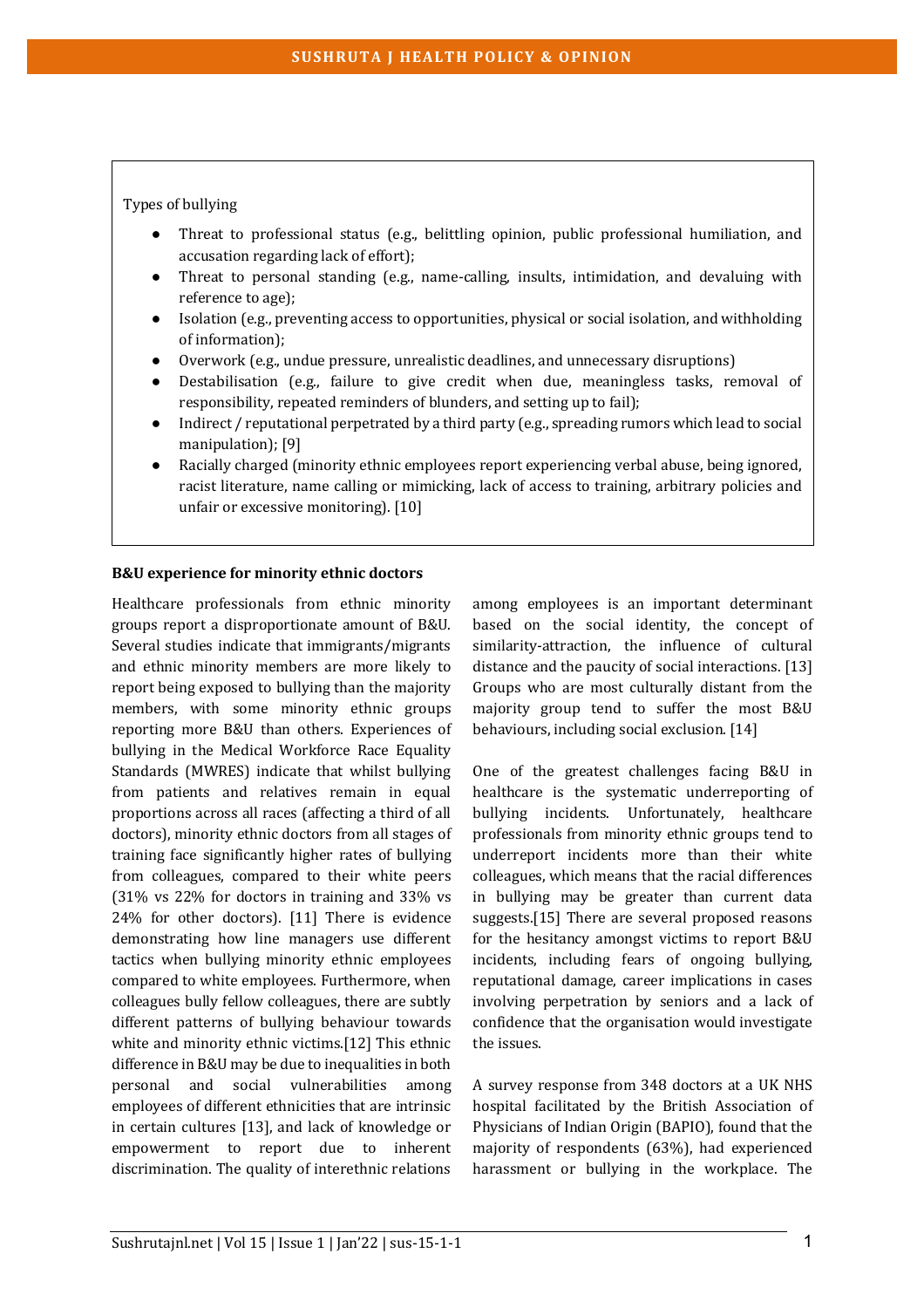survey showed that the commonest group to be victims of bullying and harassment were trainee doctors, followed by line managers and senior medical managers. Race, religion and gender accounted for the vast majority of reported reasons for bullying. A significant number report the mental and physical consequences of bullying and harassment. Overall the majority feel the organisation was poor in the way it investigated and managed bullies. [16,17]

#### *Other social characteristics impacting B&U*

Staff with certain protected characteristics are more vulnerable to workplace bullying or harassment. The results of the NHS England Staff Survey show that disabled staff are the most likely to report bullying or harassment (32%), followed by LGBT staff (27-30%).[18]

Similarly, in terms of gender, significantly more female junior doctors report bullying behaviours than male junior doctors  $[2]$ , this is often postulated as either a different gendered perception or that women are permitted narrower bands of acceptable behaviour, and deviations from traditional roles may submit them to negative evaluations and increase the risk of experiencing bullying.[19]

## *Hierarchy of B&U among doctors*

Among healthcare workers, many cases of bullying experienced by doctors are perpetrated by colleagues based on hierarchy. Data from the Medical Workforce Race Equality Standard (MWRES) report shows that junior doctors and doctors not in formal training programs face the most B&U.[11] Traditional hierarchical structures of hospitals and medical training produce a culture in which bullying is not only unchallenged, but expected. Furthermore, even when the dysfunctional nature of the hierarchical system is recognised, it may be seen as a "functional educational tool" and therefore allowed to continue.[20]

Clearly hierarchy, silence, incognisance, fear, denial and legacy of abuse are key thematic causes of the pervasiveness of bullying among junior doctors. [21] These are all issues that need to be tackled at the ground level. However, senior doctors are also the victims of B&U. For example, in a UK Trust,

several consultants from minority ethnic backgrounds requested protection from the Chief Executive Officer following unrelenting discrimination, bullying and harassment.[22]

## **Organisational factors**

There are significant differences in negative interactions experienced according to clinical specialty, with higher mistreatment indices reported for those in medical rotation compared to paediatric or surgical rotations and in obstetrics. This suggests that there are differences in terms of job demands and resources and subsequent job strain between the clinical subspecialties, as well as hierarchical differences by seniority or between staff groups (such as between midwifery staff and obstetric doctors). Certain subspecialties demand more time and provide less emotionally and socially supportive working environments. [23]

There are significant costs for organisations from bullying and harassment, mainly arising from higher turnover of staff and increased absence due to sickness [24]. Lower productivity, potential costs of litigation and compensation, and loss of public goodwill and reputational damage also need to be considered. Autocratic management, hierarchy and work intensification fuel bullying culture. In recent years, there has been growing recognition of the role of organisational culture in encouraging and permitting bullying, which explains why some workplaces have higher levels than others. Among the factors identified as likely to lead to a bullying culture are: autocratic, target-driven management styles; poor job design; work intensification; and pressures arising from restructuring organisational change, especially when radical and top-down.

## **Solutions to tackle B&U**

Initiatives exist to tackle bullying and harassment in the NHS, but efforts to target racially charged B&U need to be embedded in these. [15] Formal antibullying policies and procedures may be insufficient. There have been very few formal evaluations of current interventions to stop bullying and harassment in the NHS or other healthcare settings. However, a recent evidencebased review of interventions to address workplace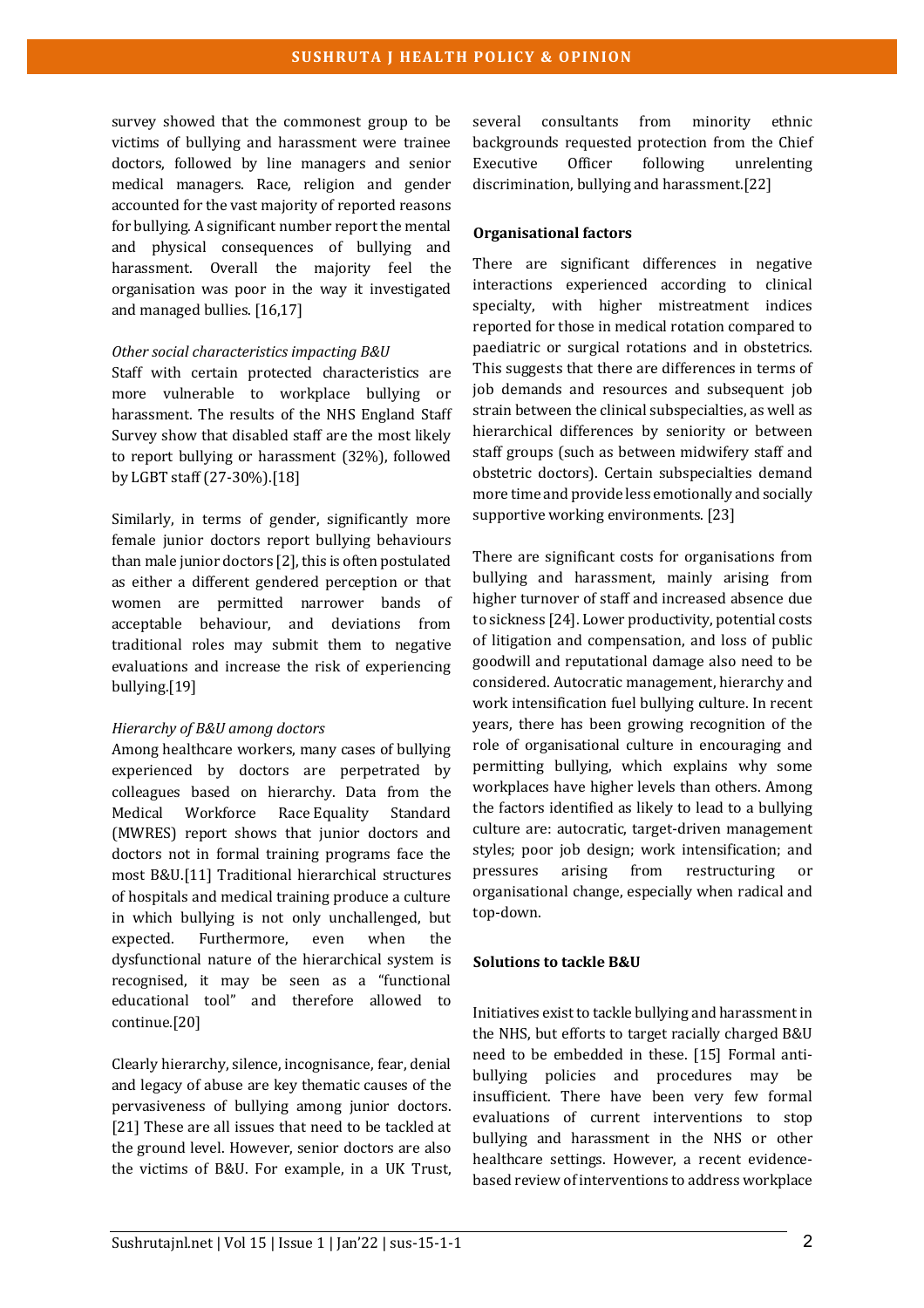bullying and harassment for the Advisory, Conciliation and Arbitration Service (ACAS) identified the limited effectiveness of the traditional approach of relying solely on formal anti-bullying policies and procedures.

The barriers to this succeeding include;

- $\bullet$  Placing the onus on the bullied individual to formally report the problem when surveys and research show an unwillingness to;
- A reliance on formal complaints mechanisms prevents early resolution  $-$  a reluctance to impose formal sanctions on 'high value' individuals:
- A desire to avoid litigation or protracted formal proceedings which can result in pressure to find against the complainant or force them out; [25]
- The archaically hierarchical nature of medicine (especially hospital medicine), surgery, nursing and midwifery, which makes it hard for juniors to speak back or speak out:
- An abiding sense, even among some clinicians, that blame is an appropriate response to error;
- The legal perils and adversarial implications of being truthful:
- The pressures on management to be judged as 'well led' in the face of chronic staff shortages and financial pressures
- Multiplicity of different professions and professional pathways, each with its own silo mentality;
- Covert or inherit racism among some patients and relatives and even among NHS colleagues
- Gender preconceptions;
- Cultural differences (especially among first-generation migrant clinicians) such as different training approaches and language issues which give rise misunderstandings or prejudice;
- Poor training of middle management in encouraging and rewarding candour;
- Resistance to change among senior clinicians;
- Multiplicity of organisations such as HEE, HEIs, medical Royal Colleges and NHS with different priorities;
- Tendencies by trusts and national agencies to tick boxes rather than ensure underlying cultural change.
- Minority ethnic people who have weaker ethnic identity or assimilation acculturation tend to experience more direct victimisation. [26]

It is recognised that comprehensive organisational approaches that focus on ensuring a cohesive culture of multi professional, collaborative team working, improved work-life balance, manageable workload, clarity of roles as well as responsibilities, blame-free learning environment, a concerted focus on well-being and investment in diversity and inclusion is essential for tackling inherent B&U.

Some good practice recommendations include:

- Developing behavioural standards in collaboration with employees and role-modelling through change laboratory methodology' [27]
- Demonstrating good behaviours by senior managers and staff:
- Accountability of senior leadership to robustly tackle cultural issues and negative behaviours an when behaviour is reticent to remove bullies from leadership roles;
- Early identification of bullying behaviours (e.g. through staff surveys, exit interviews);
- Acting on risk factors like poor management practices and excessive workloads;
- Empowering people to talk more openly about what is acceptable and unacceptable behaviour;
- Strong support structures for employees and managers (e.g. union representatives, bullying or fair treatment officers, occupational health);
- Encouraging informal resolution where appropriate, backed up by clear and accessible formal procedures for when early resolution does not work. [25]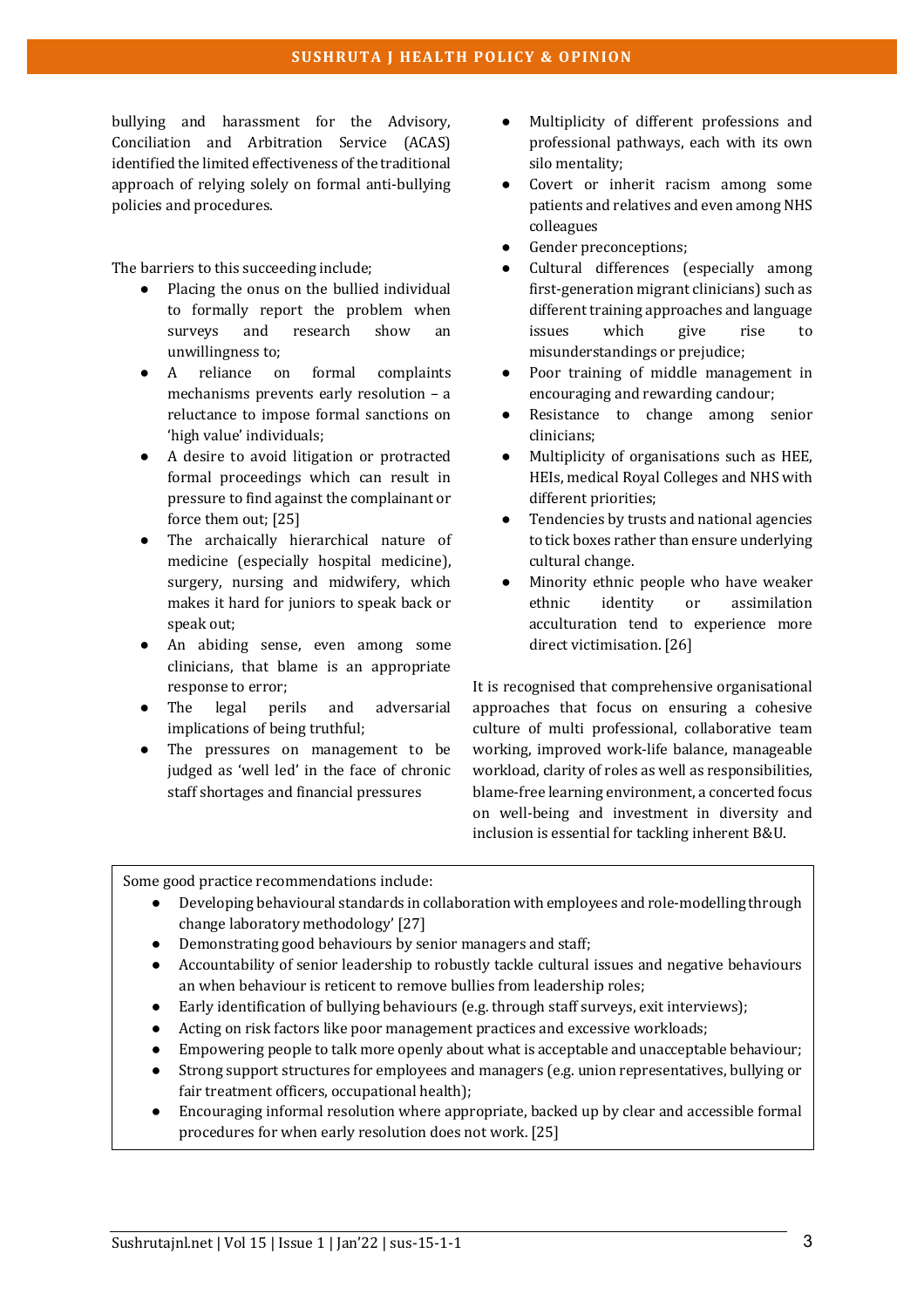### **How can minority ethnic organisations/ representation help**

Arguably, the best way to tackle a culture of B&U within the healthcare system is from within. This requires the safety and mindset to foster a change laboratory with expert facilitation and extensive consultation. Occasionally, the environment is so toxic and the lack of trust so deep, that change laboratory suffers due to a lack of engagement and overwhelming fear of reprisals. Therefore when negative behaviours and perceptions of organisational inaction or tolerance of B&U are embedded in the psyche of the workforce, external and holistic solutions are needed.

One of the first interventions is to ensure psychological and physical safety for the victims. The Freedom to Speak-Up (FTSU) Guardian approach in hospitals is designed to provide a conduit for reporting bullying, and in some NHS trusts is used to support victims and press for satisfactory resolution. However, the NHS has not designed the FTSU system to intervene proactively, and some Guardians believe their role ends once their report has been passed on. Similarly, human resources (HR) should get involved to support victims, but HR staff sometimes see their role as administrative and managerial rather than in support of individual staff; or take what they regard as a balanced and neutral response to complaints of bullying, which can leave the complainant feeling exposed. Thus, many instances require the intervention of a truly external agency. These can take many forms, including formal agencies including HEE, GMC, COC and the NHS England and NHS Improvement (NHSE/I). Most bullied individuals tend to voice their concerns through non-organisational support mechanisms, including trade unions, in preference to the systems created by employers to address bullying. Colleagues rarely offered overt support and union officials typically responded by providing indirect support to individual bullied members. Whilst unions may have limited power to alter managerially-derived solutions, there is some evidence that, where they engendered a collective response to allegations of bullying, perpetrators are more likely to be held accountable. [28]

The National Bullying Helpline is one such recognised advice centre, endorsed by several organisations founded in 2003 by employment law professionals to provide assistance to individuals struggling with bullying issues, whatever the nature of the abuse. It is essential that such organisations maintain the highest level of confidentiality while speaking out against systemic or individual abuse, including robust governance that ensures such standards. Third party interventions have a potential risk to individualise bullying allegations and may lead to a sense of impotence, injustice and lack of impartiality, serving to deflect bullying claims and exacerbate targets' suffering. [29]

However there is a role for independent organisations which represent specific groups of victims, such as women and ethnic minorities (Medical Women's Foundation, BAPIO and similar organisations). BAPIO has taken an active role previously in supporting its members in matters of employment dispute or victimisation through its arms length agency the Medical Defence Shield. More recently, it has taken on a proactive role in engaging with healthcare workforce in organisations struggling to improve their workplace behaviours. Such a collaborative intervention is likely to help those that are victimised to regain confidence and build trust. It is essential therefore that such employing organisations maintain a formal relationship with voluntary associations in addition to the trade union. This work needs to be collaborative and viewed as a tripartite alliance to tackle B&U, instead of being viewed as adversarial.

#### **References**

- 1 Ortega A, Høgh A, Pejtersen JH, *et al.* Prevalence of workplace bullying and risk groups: a representative population study. Int Arch *Occup Environ Health* 2009;**82**:417–26. doi:10.1007/s00420-008-0339-8
- 2 Gilbert JA, Raffo DM, Sutarso T. Gender, conflict, and workplace bullying: Is civility policy the silver bullet? *Journal of Managerial Issues* 2013;**25**:79–98.
- 3 Rhead RD, Chui Z, Bakolis I, et al. Impact of workplace discrimination and harassment among National Health Service staff working in London trusts: results from the TIDES study. *BJPsych Open* 2021;**7**. doi:10.1192/bjo.2020.137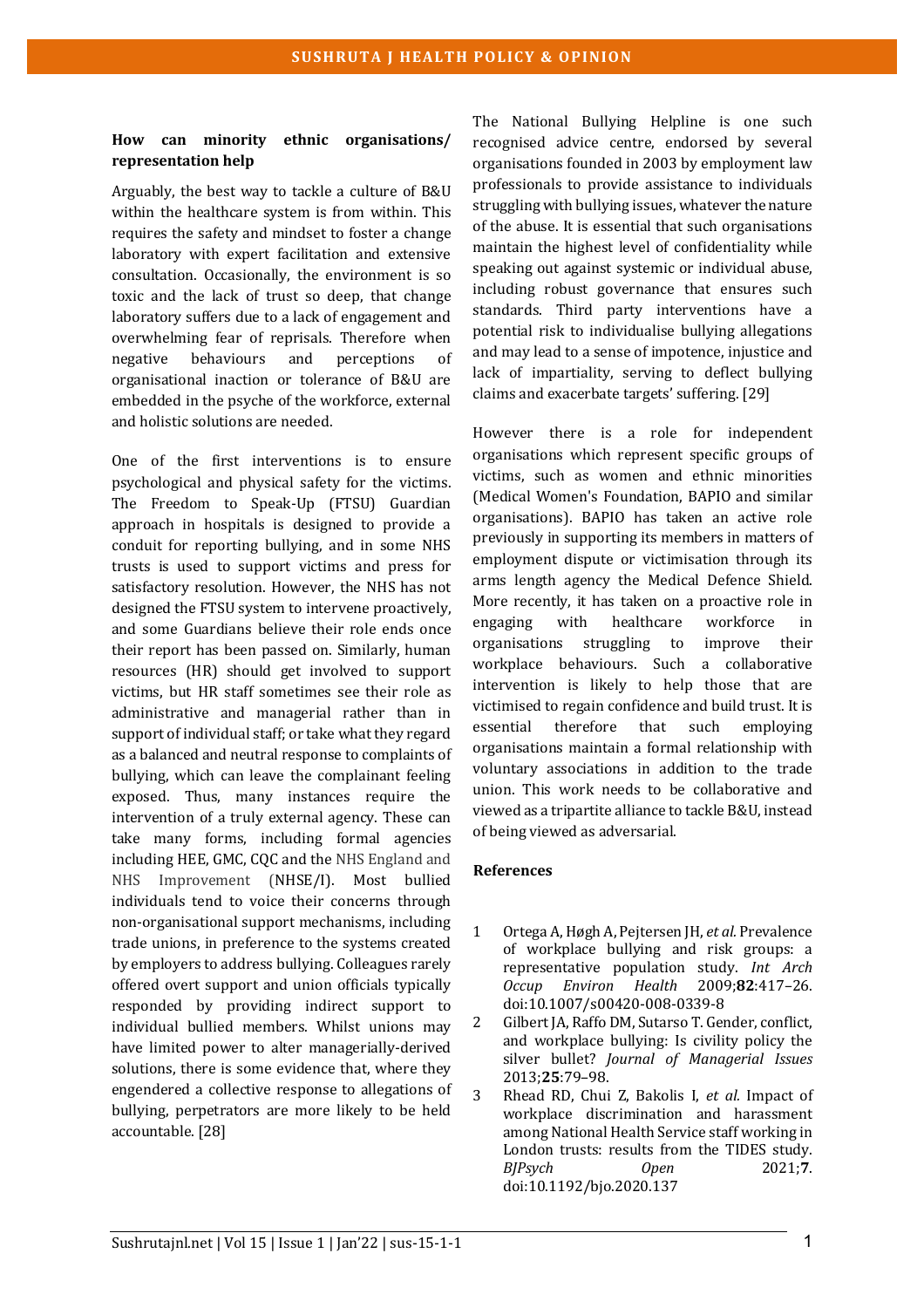- 4 Archer D. Exploring "bullying" culture in the para-military organisation. *International*<br>*Iournal of Manpower* 1999;20:94-105. *Manpower* 1999;20:94-105. doi:10.1108/01437729910268687
- 5 Hauge LJ, Skogstad A, Einarsen S. The relative impact of workplace bullying as a social stressor at work. *Scandinavian Journal of Psychology* 2010;**51**:426–33. doi:10.1111/j.1467-9450.2010.00813.x
- 6 Soylu S, Sheehy-Skeffington J. Asymmetric intergroup bullying: The enactment and maintenance of societal inequality at work. *Human Relations* 2015;**68**:1099–129. doi:10.1177/0018726714552001
- 7 Carter M, Thompson N, Crampton P, et al. Workplace bullying in the UK NHS: a questionnaire and interview study on prevalence, impact and barriers to reporting. *BMJ Open* 2013;**3**:e002628. doi:10.1136/bmjopen-2013-002628
- 8 Bernstein C, Trimm L. The impact of workplace bullying on individual wellbeing: the moderating role of coping : original research. *SA Journal of Human Resource Management* 2016;**14**:1–12. doi:10.4102/sajhrm.v14i1.792
- 9 Cowie H, Naylor P, Rivers I, et al. Measuring workplace bullying. Aggression and Violent *Behavior* 2002;**7**:33–51. doi:10.1016/S1359- 1789(00)00034-3
- 10 Giga S, hoel helge, Lewis D. The Costs of Workplace Bullying. 2008.
- 11 NHS England. Medical Workforce Race Equality Standard (MWRES) WRES indicators for the medical workforce 2020 July 2021. 2021. https://www.england.nhs.uk/wpcontent/uploads/2021/07/MWRES-DIGITAL-2020\_FINAL.pdf (accessed 24 Jul 2021).
- 12 Lewis D, Gunn R. Workplace Bullying in the Public Sector: Understanding the Racial Dimension. *Public Administration* 2007;**85**:641–65. doi:10.1111/j.1467- 9299.2007.00665.x
- 13 Bergbom B, Vartia M. Ethnicity and Workplace Bullying. In: D'Cruz P, Noronha E, Caponecchia C, *et al.*, eds. *Dignity and Inclusion at Work*. Singapore: : Springer 2021. 393-432. doi:10.1007/978-981-13-0218-3\_14
- 14 Bergbom B, Vartia-Vaananen M, Kinnunen U. Immigrants and natives at work: exposure to workplace bullying. *Employee Relations* 2015;**37**:158–75. doi:10.1108/ER-09-2014- 0101
- 15 health-brief14.pdf. https://raceequalityfoundation.org.uk/wpcontent/uploads/2018/03/health-brief14.pdf (accessed 22 Aug 2021).
- 16 Thomas R. Fifty senior doctors ask CEO for protection against bullying. Health Service Journal. https://www.hsj.co.uk/university-

hospitals-of-north-midlands-nhs-trust/fiftysenior-doctors-ask-ceo-for-protectionagainst-bullying/7030744.article (accessed 22 Aug 2021).

- 17 Senior doctors allege racist bullying at a Staffordshire NHS trust. BBC News. 2021.https://www.bbc.com/news/ukengland-stoke-staffordshire-57835876 (accessed 22 Aug 2021).
- 18 NHS England » Improving through inclusion: Supporting staff networks for black and minority ethnic staff in the NHS. https://www.england.nhs.uk/publication/imp roving-through-inclusion-supporting-staffnetworks-for-black-and-minority-ethnic-staffin-the-nhs/ (accessed 23 Oct 2020).
- 19 lhtek. The Narrow Bands of Acceptable Behavior: The Double Standard. THE HEIM GROUP: Gender Experts. https://heimgroup.com/the-narrow-bandsof-acceptable-behavior-the-double-standard/ (accessed 6 Sep 2021).
- 20 Musselman LJ, MacRae HM, Reznick RK, *et al.* 'You learn better under the gun': intimidation and harassment in surgical education. Med *Educ* 2005;**39**:926–34. doi:10.1111/j.1365- 2929.2005.02247.x
- 21 Altering workplace attitudes for resident education (A.W.A.R.E.): discovering solutions for medical resident bullying through literature review  $\vert$  BMC Medical Education  $\vert$ Full Text. https://bmcmededuc.biomedcentral.com/arti cles/10.1186/s12909-016-0639-8 (accessed 22 Aug 2021).
- 22 Shocking levels of bullying, victimisation  $\&$ harassment of medical staff exposed at UHNM. BAPIO | British Association of Physicians of Indian **Origin.** 2021.https://www.bapio.co.uk/shockinglevels-of-bullying-victimisation-harassmentof-medical-staff-exposed-at-universityhospitals-of-north-midlands-uhnm/ (accessed 6 Sep 2021).
- 23 Samsudin EZ, Isahak M, Rampal S. The prevalence, risk factors and outcomes of workplace bullying among junior doctors: a svstematic review. *European Journal of Work and Organizational Psychology* 2018;**27**:700– 18. doi:10.1080/1359432X.2018.1502171
- 24 Kline R, Lewis D. The price of fear: Estimating the financial cost of bullying and harassment to the NHS in England. *Public Money & Management* 2019;**39**:166–74. doi:10.1080/09540962.2018.1535044
- 25

bullying\_and\_harassment\_research\_review \_v7\_web.pdf. 

https://www.yorksandhumberdeanery.nhs.uk